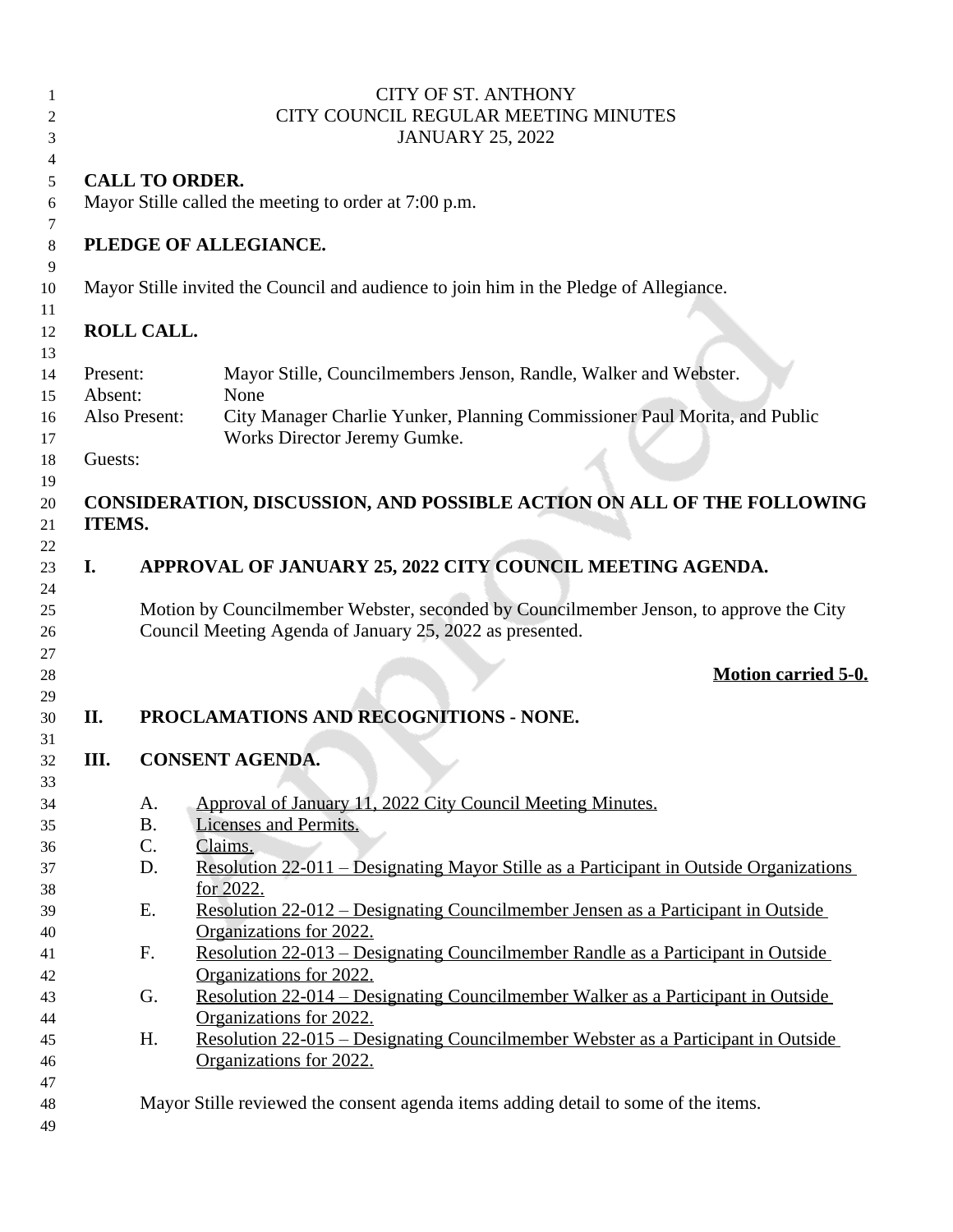Motion by Councilmember Walker, seconded by Councilmember Randle, to approve the Consent Agenda items.

## **Motion carried 5-0.**

## **IV. PUBLIC HEARING - NONE.**

 

## **V. REPORTS FROM COMMISSION AND STAFF.**

 A. Resolution 22-016 – Approving a Request for a Conditional Use Permit for an Electronic 11 Dynamic Display at 3303 33<sup>rd</sup> Avenue NE in the "ROS, Recreation Open Space Zoning District.

 Planning Commissioner Morita reviewed the applicant (St. Anthony – New Brighton Independent School District 282) is proposing to upgrade an existing ground sign for message displays located at 3303 33rd Avenue NE. The ground sign is located along the south side of the 17 building, adjacent to 33<sup>rd</sup> Ave NE. Because a portion of the sign includes an electronic digital display, the sign requires a Conditional Use Permit pursuant to Section 155.29 of the City's Sign Ordinance.

 The Planning Commission reviewed the request at a public hearing on December 21, 2021. Public input related to concerns over the School District's use of funding for the sign. A representative of the District reported to the Commission that the existing sign had been in place for a period longer than its projected useful life and was no longer functional. The representative further indicated that the requirements for compliance imposed by the Code, and mentioned in the staff report, would be met, including the required black background. After discussion, the Commission approved a motion to recommend approval of the Conditional Use Permit to the City Council, based on discussed findings that included consistency with the ordinance requirements for such signs, and the ability to meet the operational recommendations as stated in the Staff report.

- Based on a review of the proposed sign and the applicable regulations, Planning Staff and the Planning Commission recommend approval of the CUP request, with conditions related to compliance with code requirements applicable to dynamic display signs.
- A PowerPoint presentation was given showing drawings and photographs of the proposed sign and location. The conditions of the recommendation are the applicant must submit plans showing a height of no more than 8 feet and compliance with the operational standards of the code in Section 155.29, notably the requirements for a static, monochrome message of at least 8 seconds duration, a black background, and other related requirements.
- Councilmember Walker asked about the code regarding the use of electronic signs and Mayor Stille stated the code was revised as to not distract drivers with rapid moving lights. Mayor Stille added the City Council decides what the conditions of the CUP are to be. The School District will be spending the money for the sign.
-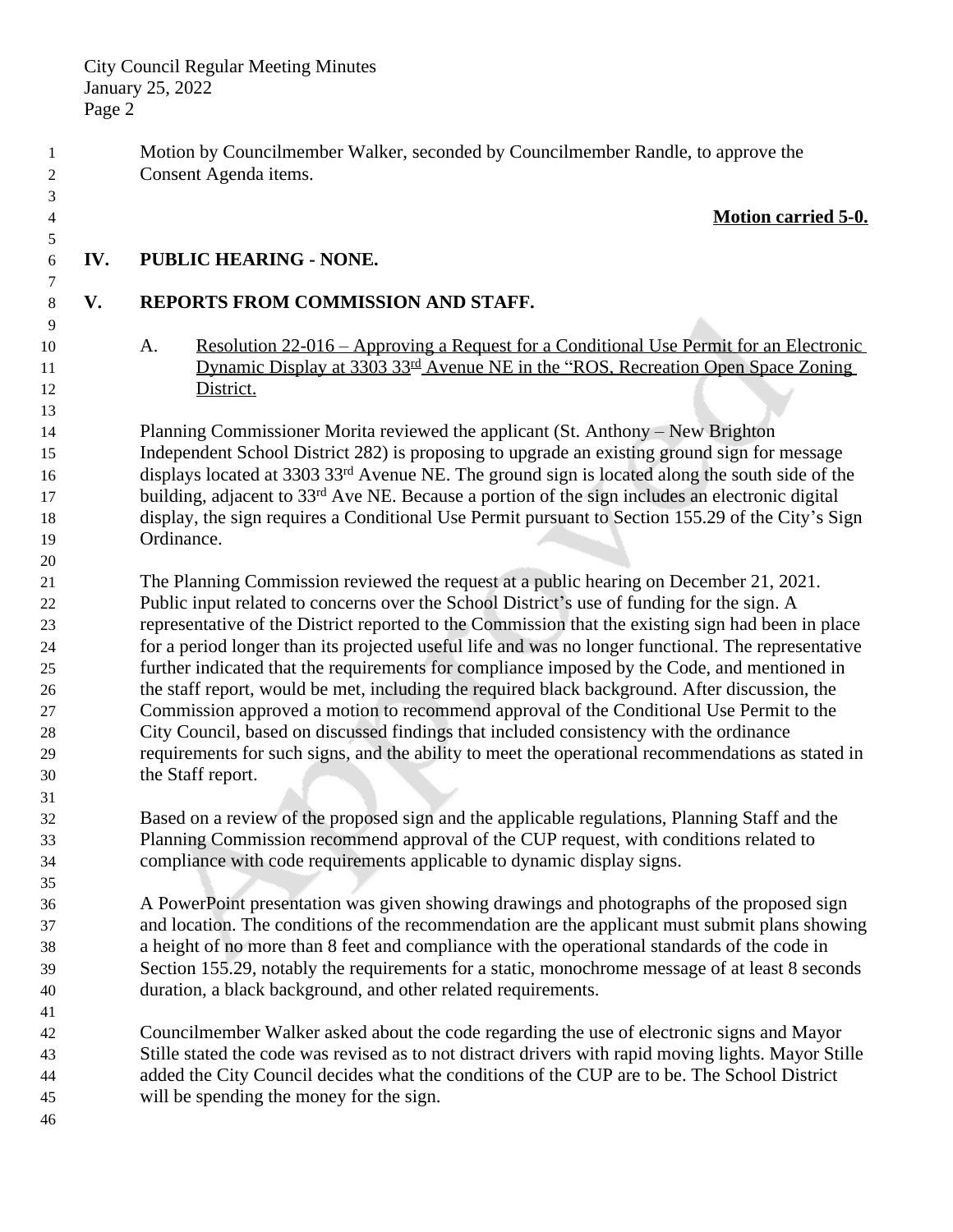Motion by Councilmember Jenson, seconded by Councilmember Walker, to approve Resolution 22-016 – Approval of a Request for a Conditional Use Permit for An Electronic Dynamic Display at 3303 33rd Avenue NE in the "ROS" Recreation Open Space Zoning District. Councilmember Webster stated she is abstaining from the discussion and voting on this resolution due to the fact that she is a school district employee. **Motion carried 4-0-1 (Webster).** Mayor Stille asked Commissioner Morita to thank the Planning Commission for their work on updating the City Code. **VI. GENERAL BUSINESS OF COUNCIL.** A. Snow and Ice Control Presentation. Public Works Director Gumke provided a power point presentation summarizing St. Anthony Village Snow and Ice Control. A forecast is done by 7 days, 2 days, 24 hours, via communication with other local municipalities, radar, and local newscasts. The public can sign up for email and/or text notification of when City lows will be clearing roads and plowing notifications will also be posted on the City website and on social media. Pre-wetting with Salt Brine is done with a F-250 flatbed pickup truck with a 300 gallon tank and spray bar 24 hours before an event. A 23% saltwater brine solution is used mixing 200 pounds of salt per 300 gallons of water. 100-200 gallons are used per event. Plowing of main roads begins 30 minutes prior to the end of each event and routes are run with four single axle plow trucks in teams of two. Currently two of the plow trucks are equipped with salt tracking technology. Routes are divided into two primary zones; 33rd Avenue NE divides the north and south routes. Parking lots at City Hall, Police Department, Fire Department, SAV High School and Wilshire Park Elementary are done. Completion generally takes 2 hours. Following the completion of the main roads plowing of residential streets and sidewalks are done. Four single axle plow trucks accomplish this and routes are divided into four quadrants of the City. Cul-de-sacs, alleys and short roads are cleared with 2-ton and 1-ton pickup trucks. Councilmember Walker stated he believes there should be more than 450 participants in the notification process. Mr. Gumke stated they would like to see more subscribers. Councilmember Webster commended the public works team at their attempt to reduce the amount of salt on the roads. She appreciates the roads being cleared early in the mornings. She asked what time the teams start on Sunday mornings and Mr. Gumke stated they start at 5am. Councilmember Randle stated he saw the plows pulling out of the lot at 4:30am.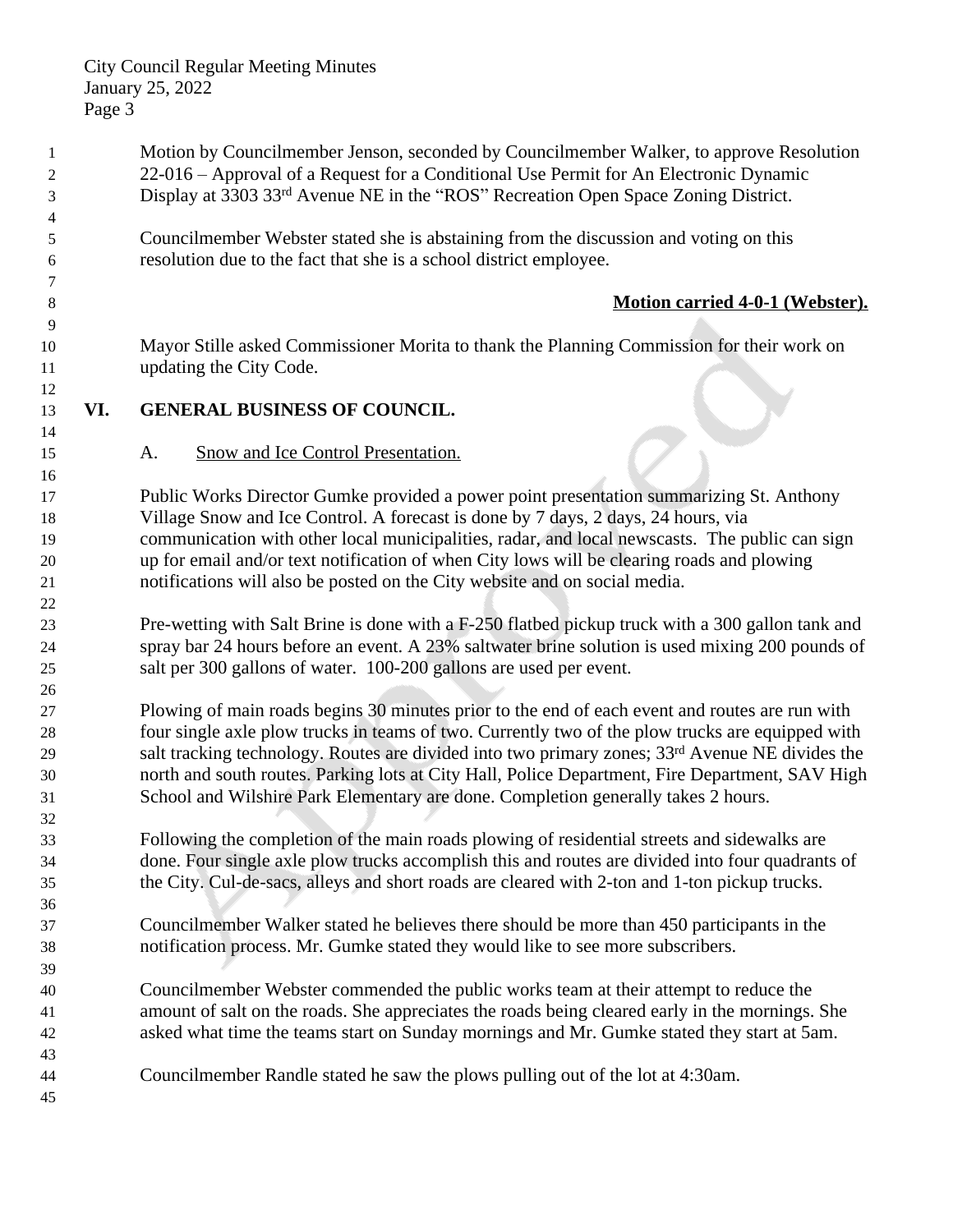Councilmember Jenson stated he appreciates the way the plan is determined and the sequence the way the plowing is accomplished. Mayor Stille commented in 6-7 hours the entire City is done and Mr. Gumke stated that includes the sidewalks. Mayor Stille stated that is included in the capital improvement plan. A neighbor of his was concerned on how the sidewalks ice up and it is the homeowner's responsibility to help clear the sidewalks even though the City does plow them. Some of the crosswalks are very slippery. Mr. Gumke stated some sand grit has been added to the crosswalk paint and it has been working quite well. The entire City has not been done but will when the paint is more readily available. Mayor Stille asked Mr. Gumke to give the Council's thanks to the public works staff. **VII. REPORTS FROM CITY MANAGER AND COUNCIL MEMBERS.** City Manager Yunker stated there was a meeting of the Metro INET and a year ago he was asked to be on the Executive Committee. He was re-elected to another three-year term. Councilmember Webster stated the Council participated in goal setting January 13-14 and she appreciated the department head preparation along with the facilitators who lead the sessions. Councilmember Randle stated he attended the goal setting on January 13-14. Councilmember Jenson stated he also attended the goal setting session. On January 20, he attended the Metro Cities Board of Directors Meeting. On January 21, he attended the Ramsey County Local League of Governments Meeting. Councilmember Walker also attended the goal setting session. He preferred the recent session via zoom. Mayor Stille stated he heard similar comments from department heads regarding the zoom meeting. The meeting flowed very nicely. He thanked the Councilmembers for their participation in the sessions. On January 21, the Chair of Ramsey County Commission had a zoom call with Mayor Stille to get to know each other. **VIII. COMMUNITY FORUM.** No one appeared to address the City Council. **IX. INFORMATION AND ANNOUNCEMENTS.** Councilmember Jenson reminded the Council that next week is the Leadership Institute a two- day seminar February 4-5, 2022. **X. ADJOURNMENT.** Mayor Stille adjourned the meeting at 7:35 p.m.